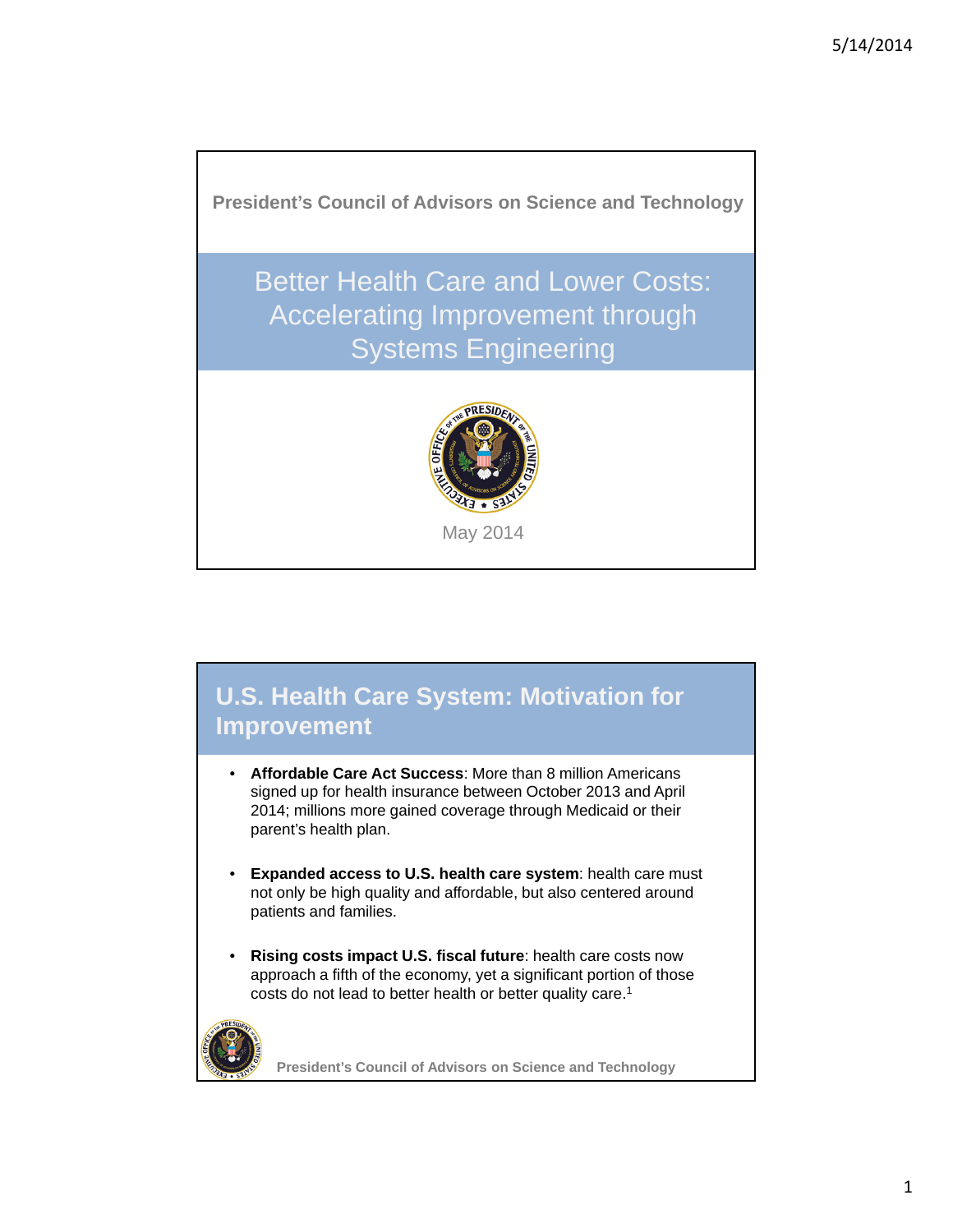

#### **Systems engineering in health care: What is it and why is it important?**

- Systems engineering is an interdisciplinary approach to analyze, design, manage, and measure a complex system with efforts to improve its efficiency, productivity, quality, safety, and other factors.
- Systems engineering provides a suite of tools for improvement, which have been successfully used in manufacturing, aviation, and other industries.
- **These tools have been used to good effect in health care, but too rarely and not spread widely.**

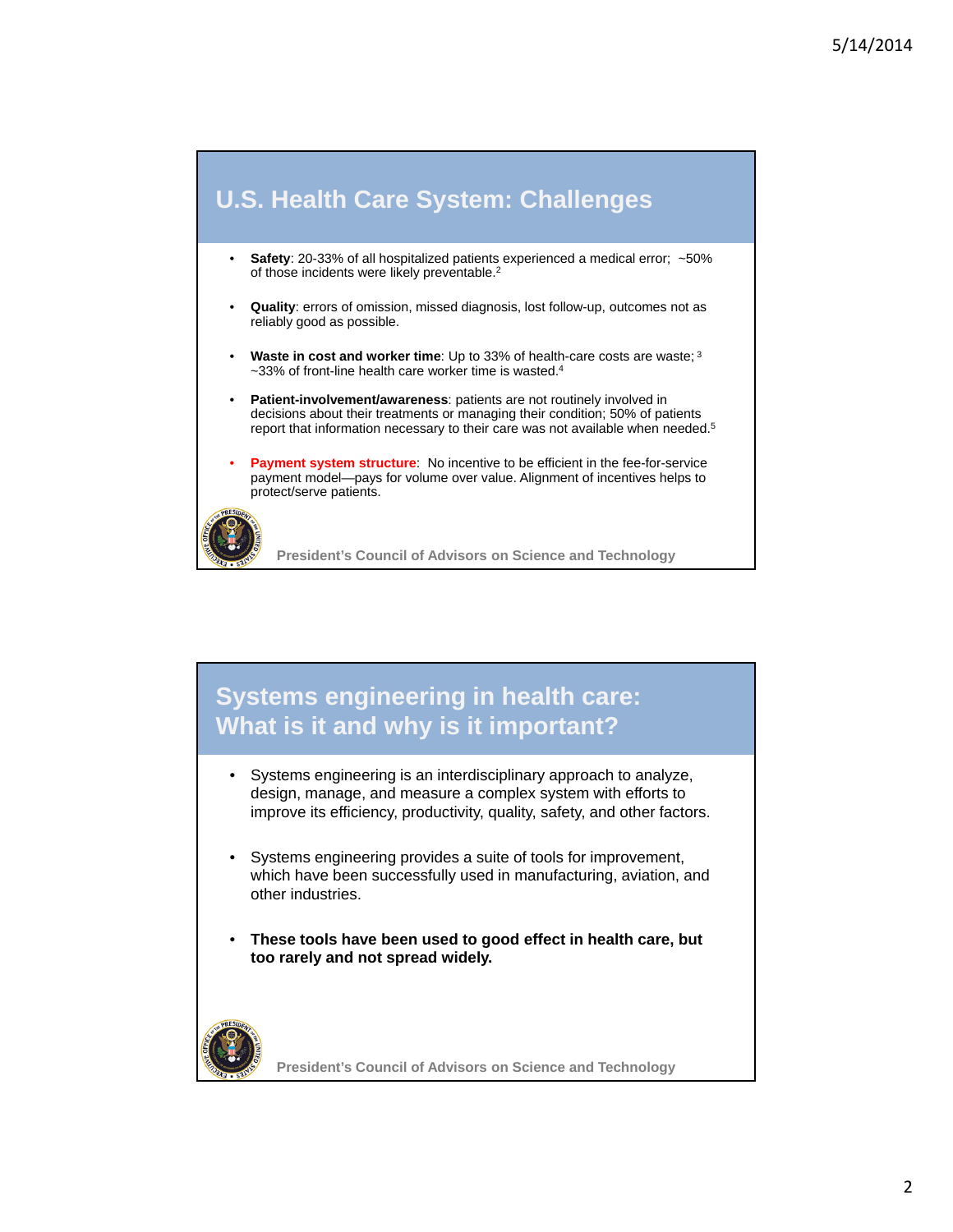# **Examples: What can be achieved when systems tools are used in health care?**



**What are the barriers to widespread adoption of systems engineering principles in health care?**

- Misaligned incentive structure— predominant fee-for-service payment system
- Availability of data and relevant analytics
- Limited technical capabilities, especially in small practices (~60% of physicians are still in practices of 10 or fewer physicians)
- Leadership and culture
- Workforce competencies—limited knowledge about systems engineering tools and best practices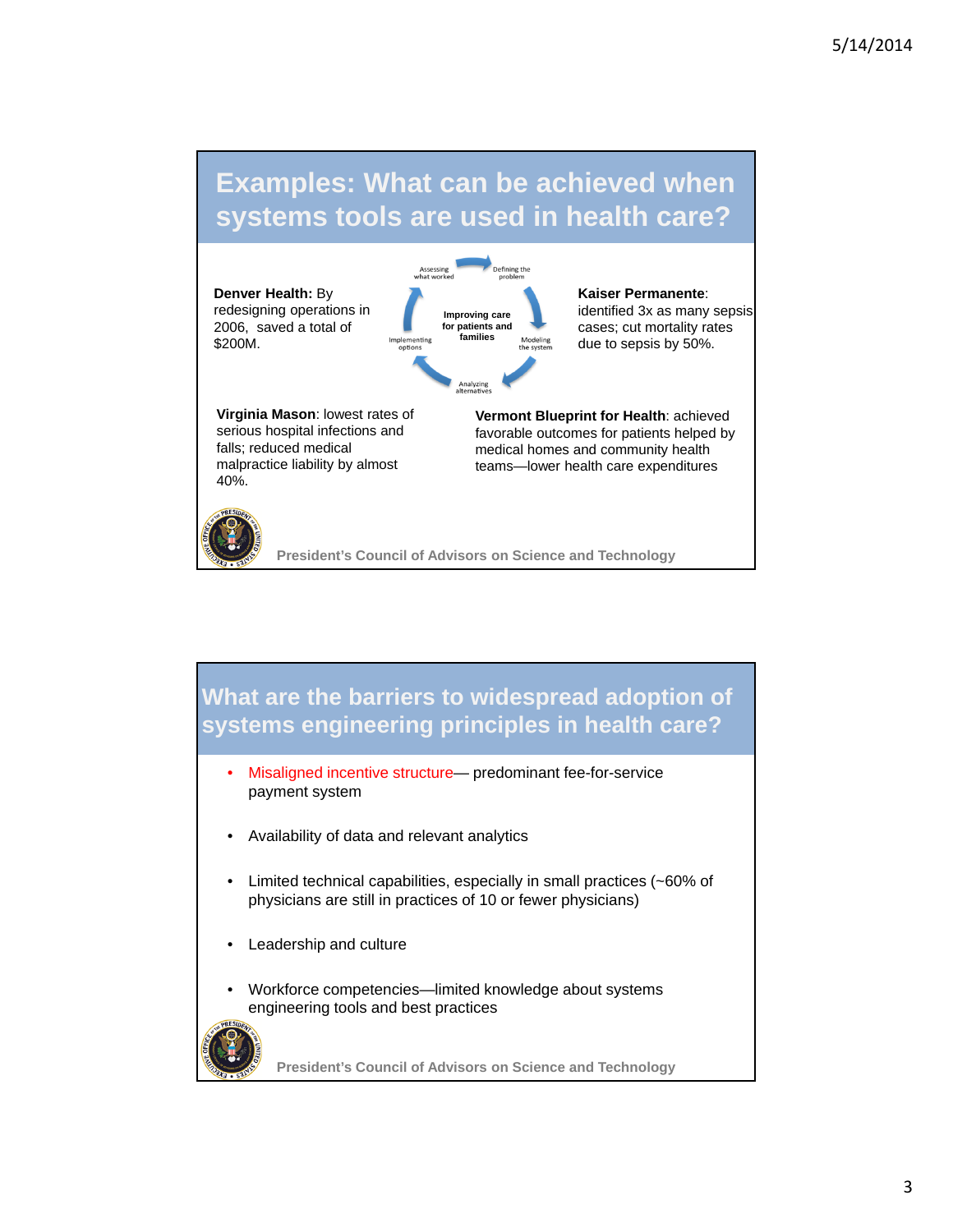# **Overarching Goals: Potential actions for the Federal Government**

- 1. Accelerate alignment of payment systems with desired outcomes: better care at lower cost
- 2. Increase access to relevant health data and analytics
- 3. Provide technical assistance in systems engineering approaches
- 4. Involve communities in improving health care delivery
- 5. Share lessons learned from successful improvement efforts
- 6. Train health professionals in new skills and approaches



**President's Council of Advisors on Science and Technology**

#### **Goal 1: Accelerate alignment of payment systems with desired outcomes: better care at lower cost**

**Recommendation 1**: Focus payment incentives and reported information to pay for better outcomes for individuals and broader populations.

**1.1**: Public and private payers should be convened to discuss how to accelerate and align improvements in payment, promote transparency, and provide tools and supports for practice transformation.

**1.2**:Outcome measures for patients and populations, which can be readily assessed using current and future digital data sources, should be preferentially adopted, and where there are gaps needed measures should be developed.

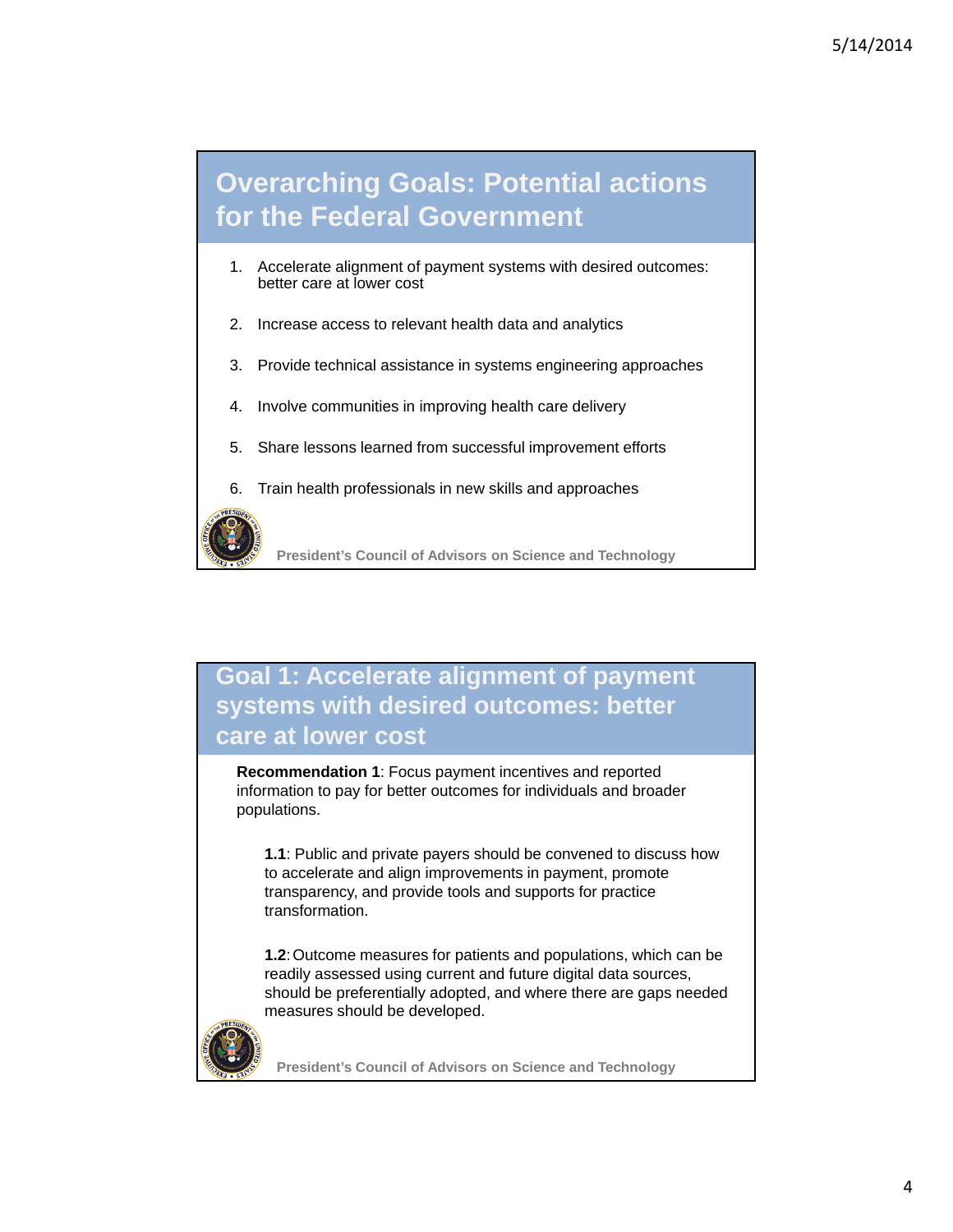# **Goal 2: Increase access to relevant data and analytics**

**Recommendation 2**: Accelerate efforts to develop the Nation's health data infrastructure.

**2.1:** A robust health data infrastructure should be created through widespread adoption of interoperable electronic health records and health information. Specific actions in this vein were proposed in the 2010 PCAST report on health information technology and the related 2014 JASON report to ONC.



**President's Council of Advisors on Science and Technology**

# **Goal 2: Increase access to relevant data and analytics**

**Recommendation 3:** Provide national leadership in systems engineering by increasing the supply of data available to benchmark performance, understand a community's health, and examine broader regional or national trends.

**3.1**: A senior leadership position within the Administration should be created to focus on health care transformation. HHS can be the source of information and analytics as a major resource for benchmarking, provider and community engagement and improvement

**3.2:** The release of public and private provider-level data on quality, safety, and cost should be accelerated to increase transparency and enable patients to make more informed decisions.

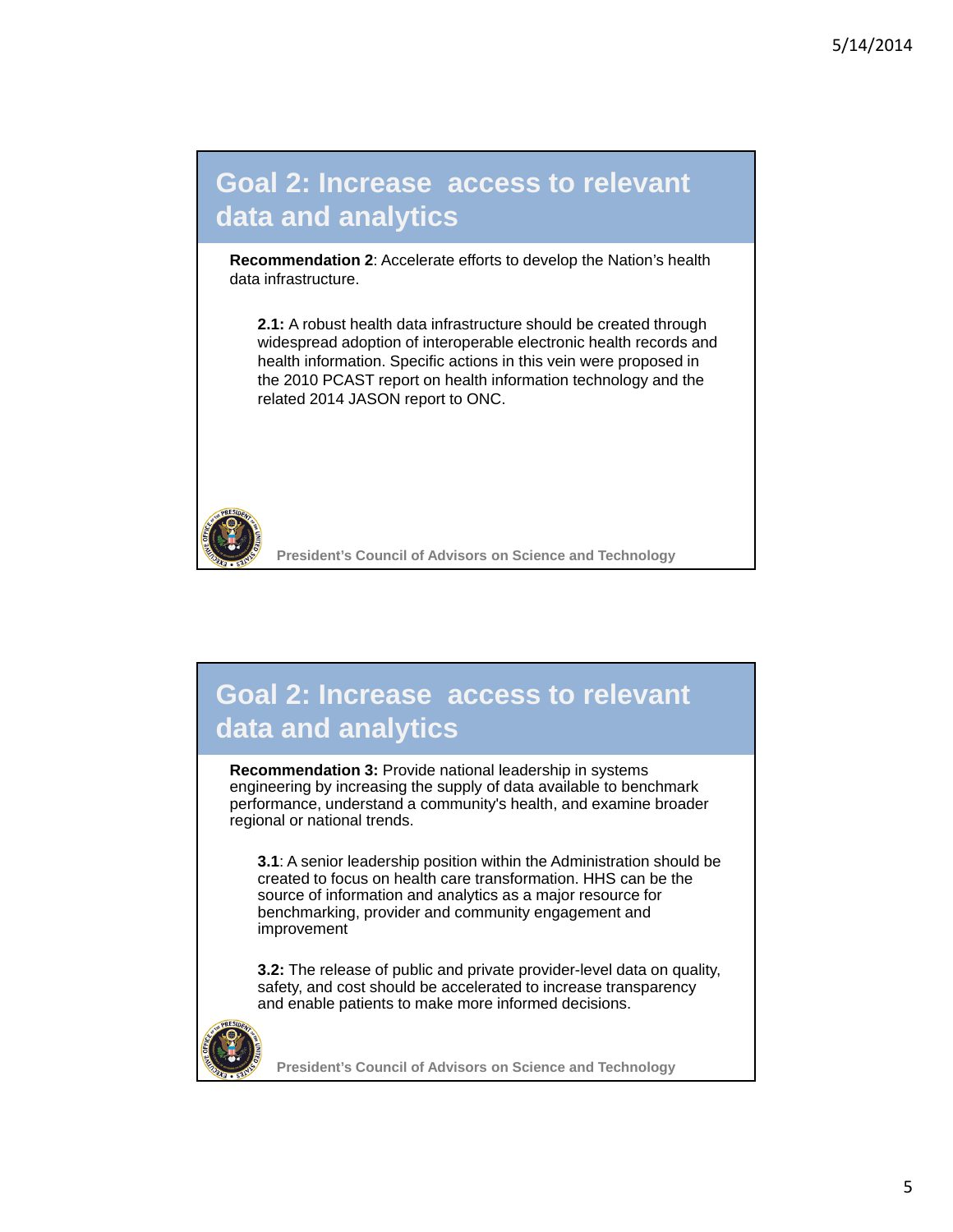# **Goal 3: Provide technical assistance in systems engineering approaches**

**Recommendation 4**: Increase technical assistance to health care professionals and communities in applying systems approaches.

**4.1:** A large-scale initiative is needed and should be launched to provide hands-on support to small practices to develop the capabilities, skills, and tools to provide better, more coordinated care to their patients. It could build on existing programs within CMS and ONC.



**President's Council of Advisors on Science and Technology**

# **Goal 4: Involve communities in improving health care delivery**

**Recommendation 5**: Support efforts to engage communities in systematic health care improvement.

**5.1:** State and local efforts to transform health care systems should continue to be supported.

**5.2:** Future Federal programs centered around health care innovation should, as appropriate, incorporate systems engineering principles at the community level; set, assess, and achieve population-level goals; and encourage providers to engage stakeholders outside of the traditional health care system.

**5.3:** Existing Federal community-health needs assessment and planning processes should be leveraged to promote systems thinking at the community level.

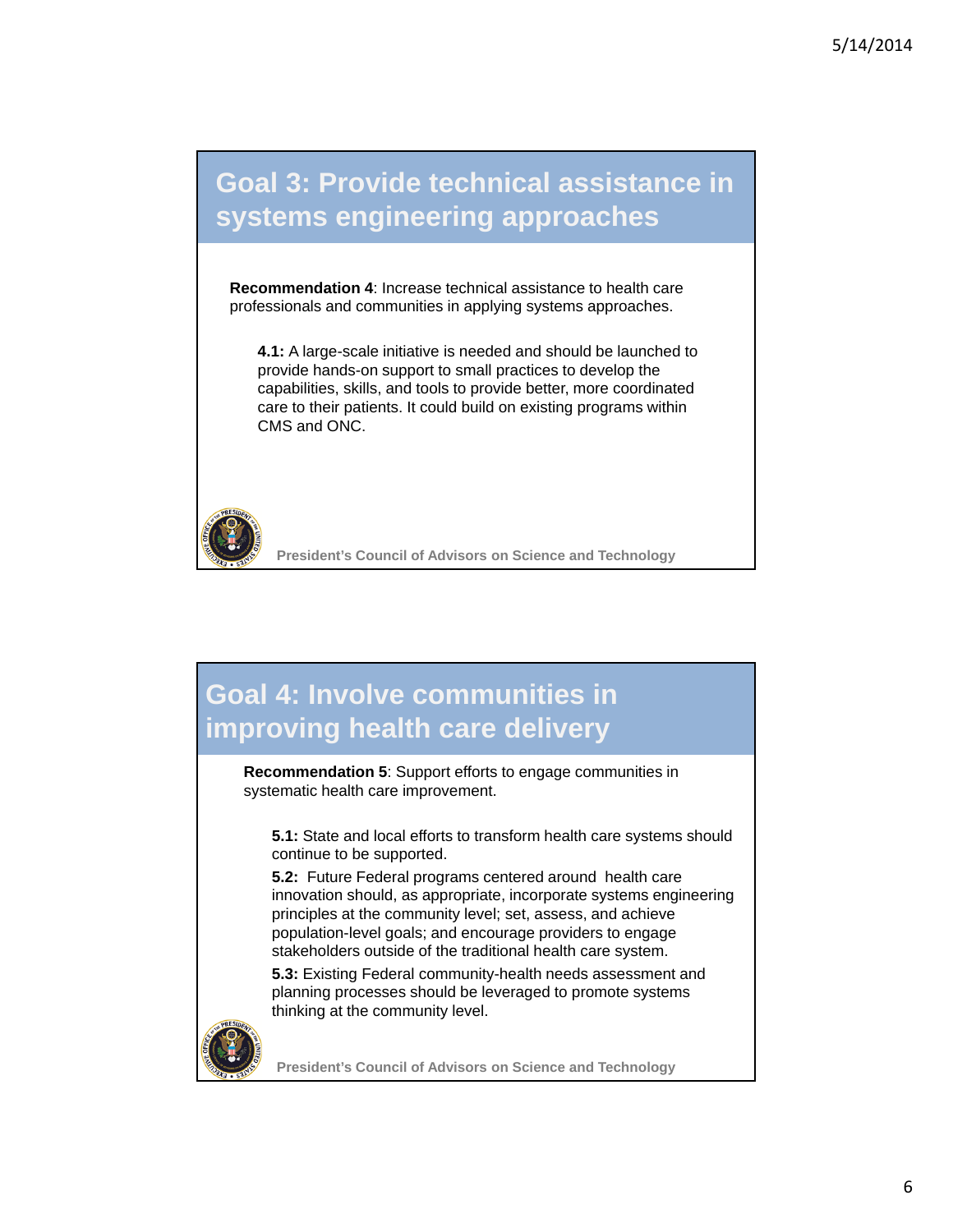### **Goal 5: Share lessons learned from successful improvement efforts**

**Recommendation 6**: Promote awards, challenges, and prizes to promote the use of systems methods and tools in health care.

**6.1:** The Federal Government should build on existing awards programs (e.g. the Baldrige awards) to recognize health-care providers successfully applying system engineering approaches.



**President's Council of Advisors on Science and Technology**

# **Goal 6: Train health professionals in new skills and approaches**

**Recommendation 7**: Build competencies and workforce for redesigning health care.

**7.1:** A wide range of funding, program, and partnership levers should be used to educate clinicians about systems-engineering competencies for scalable health-care improvement.

**7.2:** Best practices in curricular and learning activities should be collected, cataloged, and disseminated. Knowledge sharing through regional learning communities should be encouraged.

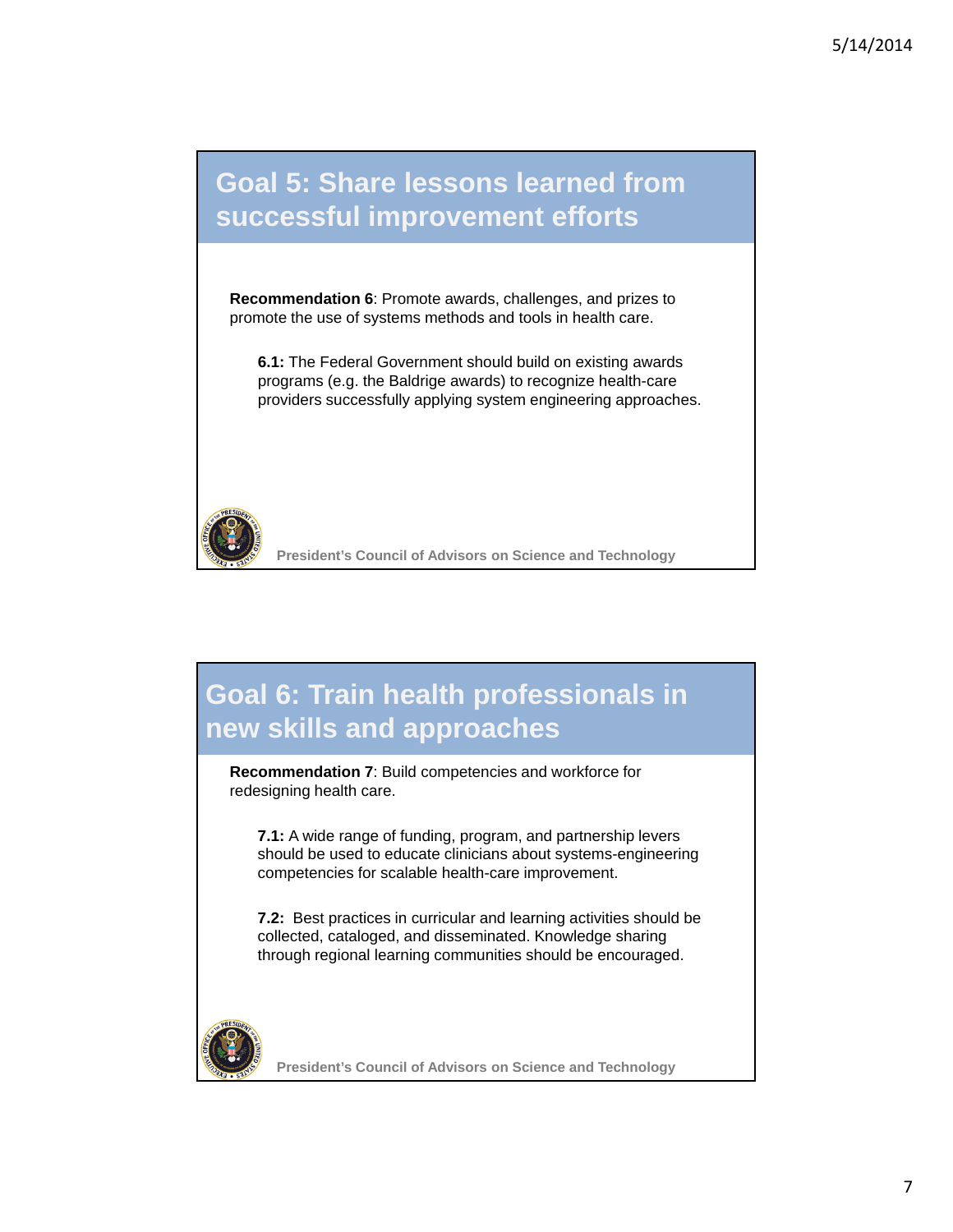# **Goal 6: Train health professionals in new skills and approaches (cont'd)**

**Recommendation 7**: Build competencies and workforce for redesigning health care.

**7.3:** Grant programs for developing innovative health professional curricula that includes systems engineering and implementation science should be created; grant products should be disseminated broadly.

**7.4:** Systems engineering centers of excellence should be funded to build a robust specialty in Health Improvement Science for physicians, nurses, health professionals, and administrators.



**President's Council of Advisors on Science and Technology**

# **Summary and Conclusions**

- Systems engineering is an important tool to help the Nation achieve safe, high quality, and affordable health care.
- PCAST identifies a comprehensive set of recommendations to encourage the use of systems engineering in health care by:
	- Accelerating alignment of payment systems with desired outcomes,
	- $\cdot$  Increasing access to relevant health data and analytics,
	- ❖ Providing technical assistance in systems engineering approaches,
	- \* Involving communities in improving health-care delivery,
	- Sharing lessons learned from successful improvement efforts, and
	- Training health professionals in new skills and approaches.